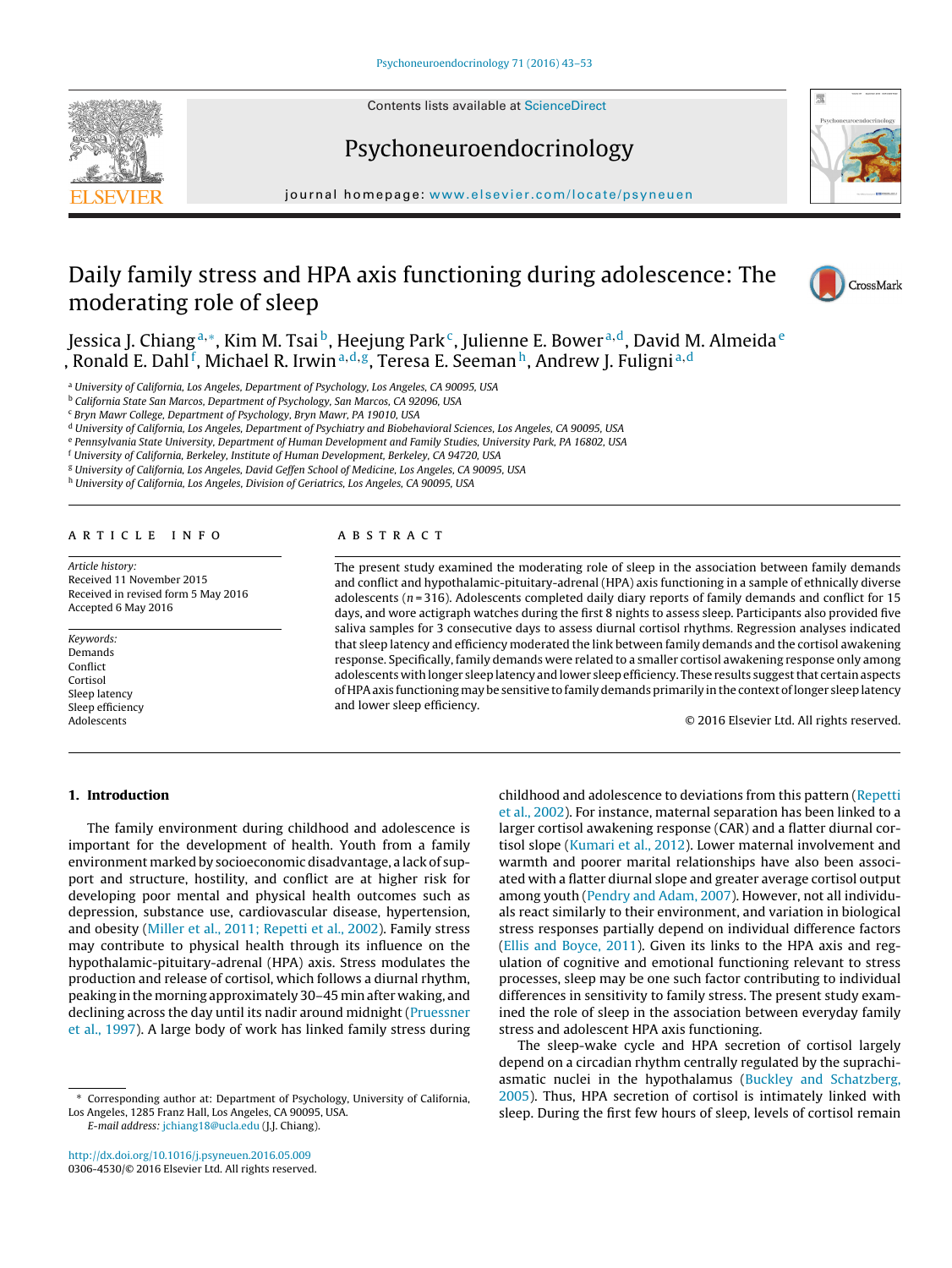

Fig. 1. The interaction between family demands and sleep efficiency on AUC. Family demands were related to decreased AUC only among adolescents with lower sleep efficiency (i.e., below the mean).

low and subsequently rise throughout the sleep period until morning awakening (Balbo et al., 2010). Given these links, sleep difficulties have been associated with altered HPA functioning in both adults and youth. Among adults, experimentally-induced partial and total sleep loss increased evening levels of cortisol (Leproult et al., 1997; Spiegel et al., 1999) and total cortisol output (Wright et al., 2015). Additionally, circadian misalignment decreased total cortisol output and CAR (Griefahn and Robens, 2008; Wright et al., 2015), and trouble falling and staying asleep were related to a flatter diurnal slope (Kumari et al., 2009). . Among youth, experimentally-induced acute sleep restriction resulted in a diminished CAR (Gribbin et al., 2012), and shorter sleep duration was related to a flatter diurnal slope (Zeiders et al., 2011), lower waking levels of cortisol (Vargas and Lopez-Duran, 2014), and a greater CAR (Lemola et al., 2015; Raikkonen et al., 2010; Vargas and Lopez-Duran, 2014). Lower sleep efficiency has also been linked to higher afternoon levels of cortisol (El-Sheikh et al., 2008) and total cortisol throughout the day (Raikkonen et al., 2010).

Importantly, sleep may moderate the effects of family stress on the HPA axis. The transactional theory of stress (Lazarus, 1966; Lazarus and Folkman, 1984) posits that the effects of stress depend on individuals' cognitive appraisals of threat and resources to cope. Similarly and more specifically, the cognitive-contextual framework (Grych and Fincham, 1990) suggests that the effects of family stress on youths' adjustment is mediated by youths' appraisals. Notably, sleep is critical to cognitive appraisal and coping processes. In one study, poor and good sleepers reported equal number of stressful events, but poor sleepers perceived stressors to be more intense (Morin et al., 2003). In past experimental studies, sleepdeprived individuals rated mild stressors as more stressful (Minkel et al., 2012) and exhibited greater amygdala responses to negative emotional stimuli (Motomura et al., 2013). Inadequate sleep has also been linked to poorer executive function (Anderson et al., 2009) and emotion regulation (Baum et al., 2014; Mauss et al., 2013), both of which contribute to coping processes (Compton et al., 2011; Garnefski et al., 2001; Villegas and Cruz, 2015). Appraisals of stressors and coping strategies, in turn, contribute to HPA reactivity to and recovery from stress (Bohnen et al., 1991; Gaab et al., 2005; Olff et al., 2005). As a regulator of these processes, sleep may contribute to variability in the stress-HPA association.

The moderating role of sleep on the effects of stress during youth development has been previously proposed (El-Sheikh et al., 2010), and a growing body of literature supports this notion. For instance, peer victimization was more strongly related to internalizing symptoms among adolescents with more perceived sleep problems compared to those with fewer perceived sleep problems (Tu et al., 2015). Similarly, perceived discrimination was related to more depressive symptoms and externalizing behaviors among adolescents with shorter sleep duration and poorer perceived sleep quality (El-Sheikh et al., 2016; Yip, 2015). In regards to family functioning, adolescents exhibited more aggressive behaviors in the context of greater marital conflict and shorter subjective sleep duration and inconsistent sleep schedules (Lemola et al., 2012). In the context of family economic adversity and poor sleep (i.e., objective shorter sleep duration and low sleep efficiency), maternal psychological control was related to higher levels of depressive and anxiety symptoms among youth (El-Sheikh et al., 2010). By contrast, maternal sensitivity was related to fewer internalizing and externalizing symptoms for children who slept longer during infancy (Bordeleau et al., 2012) and to better executive functioning for children who had more consolidated sleep during infancy (Bernier et al., 2014). Although growing evidence supports sleep as a moderator of the effects of psychosocial stress, this body of work has focused primarily on socio-emotional outcomes. The present study builds on this work by examining sleep's moderating role in the relation between family stressors and biological functioning, namely the HPA axis.

Prior work on the role of sleep in the effects of experimentally induced stress on HPA responses points to the possibility that sleep may also moderate the link between family stress and HPA axis functioning. Low sleep efficiency was associated with greater levels of cortisol after a laboratory social stressor among 8- and 9-year old children compared to their counterparts who had average or higher sleep efficiency (Raikkonen et al., 2010). Likewise, more awakenings after sleep onset was related to greater total cortisol output in response to a psychosocial stressor among kindergarten children (Hatzinger et al., 2008). Poorer perceived sleep quality in adults has also been associated with greater cortisol responses to the coldpressor task (Goodin et al., 2012), a stress induction that involves submerging a hand in ice-cold water. It is unknown whether these associations translate to adolescents and everyday experiences of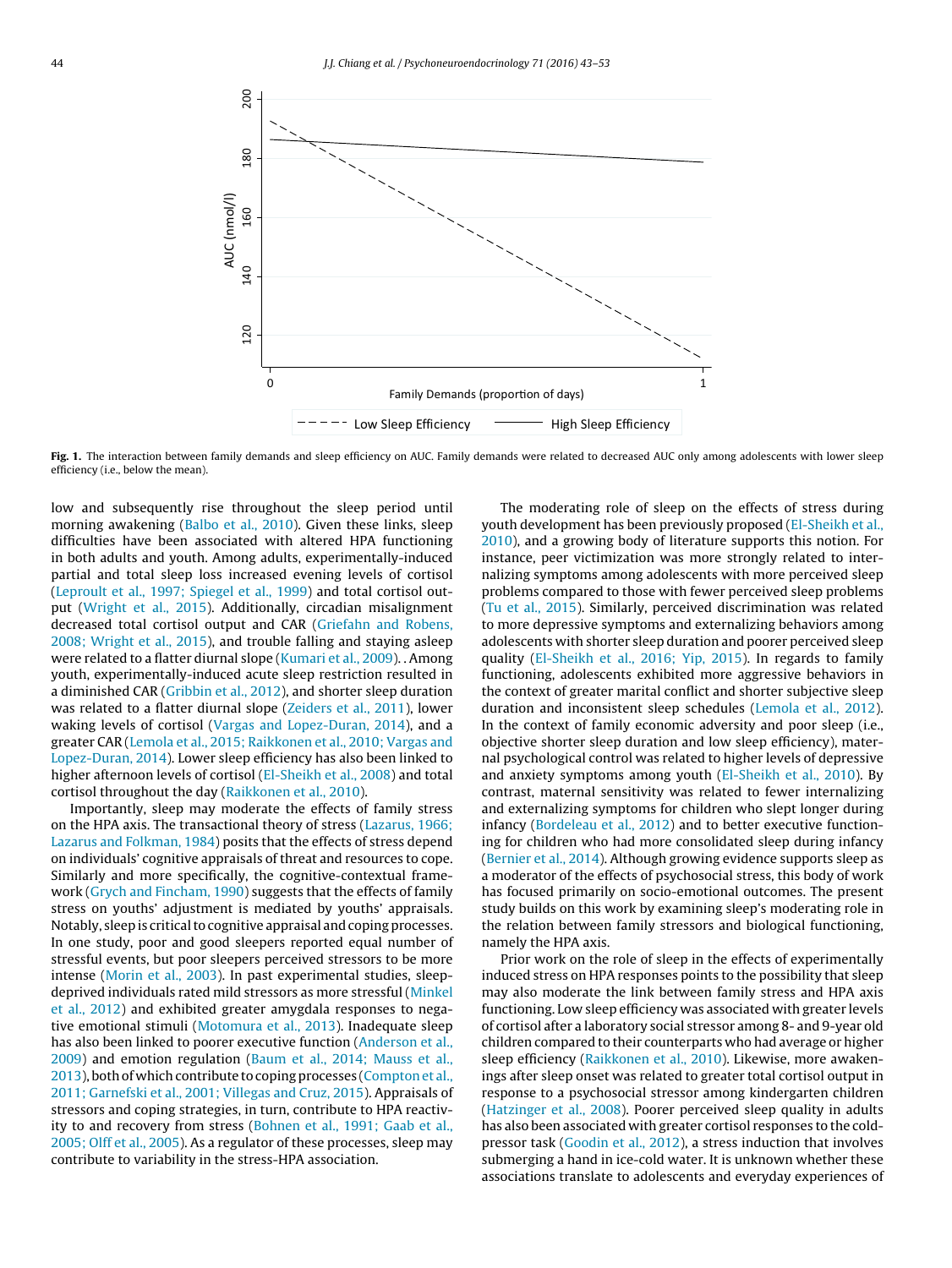family-related stress. The current study expands this work by shifting the focus to everyday experiences of family stressors.

## We focused particularly on family demands and conflict given that experience of these aspects of family functioning may change during adolescence. Additionally, prior work on adults suggests that family demands and conflict are impactful daily stressors (Bolger et al., 1989). Family demands refer to activities, responsibilities, and expectations placed upon adolescents by their families (e.g., household chores) (Fuligni et al., 2009). Family conflict refers to behaviors or threats of verbal, psychological, or physical aggression among family members (Straus, 1979).

Family demands and conflict tend to increase during adolescence and become prevalent in adolescents' everyday lives (Keith et al., 1990; Telzer and Fuligni, 2009a). As adolescents develop an increased sense of autonomy, parents may increasingly entrust adolescents with and expect them to assist in various household and family tasks. Although contributing to the family unit can serve as ameans ofmaintaining family connectedness (Telzer and Fuligni, 2009a), it can also become burdensome, especially in the face of simultaneously increasing demands in the social and academic domains. Indeed, helping care for family has been associated with negative outcomes, including elevated inflammation, poorer academic achievement, and substance use (Fuligni et al., 2009; Telzer and Fuligni, 2009b; Telzer et al., 2014). The development of autonomy may also render adolescents more willing to overtly disagree with their parents (Smollar and Youniss, 1989). Consequently, frequency and intensity of conflict with parents increases over the course of adolescence (Smetana et al., 2006). Although this may be part of normative adolescent development, high levels of conflict with parents during adolescence can have negative ramifications, such as increased risk for depression, substance use, and risky sexual behavior (Herrenkohl et al., 2012; Lyerly and Huber, 2013).

The goal of the present study was to evaluate sleep as a moderator of the relation between family demands and conflict and HPA axis functioning during adolescence.We examined family demands and conflict separately given that they reflect different aspects of family functioning and may therefore have different implications for HPA functioning. In support of this notion, previous research has demonstrated that various family stressors are differentially associated with different aspects of HPA functioning (Kuhlman et al., 2015; Laurent et al., 2014; Lovallo et al., 2012). Examining family demands and conflict separately can thus provide a more nuanced understanding of specific facets of the family environment that are relevant for HPA activity.

We assessed sleep behaviorally using actigraphy and focused specifically on sleep duration, sleep efficiency, and sleep latency because these sleep parameters have been associated with health-relevant outcomes (e.g., prehypertension, parasympathetic functioning, pain, inflammation, insulin resistance) among youth (Hall et al., 2015; Javaheri et al., 2008; Matthews et al., 2012; Michels et al., 2013; Palermo et al., 2007; Rodríguez-Colón et al., 2015). We conceptualize sleep on a continuum, and use the term "poor sleep" to refer to shorter sleep duration, lower sleep efficiency, and longer sleep latency, as has been done in previous research (Doane and Thurston, 2014; Kahlhöfer et al., 2016).

Based on the prior theoretical and empirical work reviewed above, we hypothesized that sleep would moderate the relation between family demands and family conflict and HPA axis functioning. More specifically, adolescents who have poorer sleep would exhibit a relation between family demands and conflict and altered HPA axis functioning, reflected as greater or decreased total cortisol output and/or CAR, flatter diurnal slopes, and/or higher bedtime levels of cortisol. In contrast, better sleep was hypothesized to attenuate the effects of family stress on HPA axis functioning.

#### **2. Methods**

#### 2.1. Participants

Participants were 316 adolescents ( $M_{age}$  = 16.40 years, SD = 0.74; 136 males and 180 females) from European (29.1%), Latino (41.8%), Asian (23.1%), and other (6.0%) ethnic backgrounds. Most of the adolescents from Latino and Asian backgrounds were from immigrant families, with 5.3% of Latino and 37.0% of Asian adolescents being first-generation (i.e., foreign-born), and with 54.5% of Latinos and 61.6% of Asian adolescents being second generation (i.e., USborn with at least one foreign-born parent). The majority (90.2%) of adolescents from European backgrounds were third generation or greater (i.e., adolescent and both parents US-born).

Participants were mostly from middle-class backgrounds: median household income reported by primary caregivers was \$50,000 (range = \$0–\$825,000). Primary caregivers also indicated their own and their spouse's highest level of education completed, using an 11-point scale (1=some elementary school, 11 = graduated from medical, law, or graduate school).Averaging education across parents revealed that on average, adolescents' parents completed some vocational or trade school  $(M=7.21, SD=1.80,$ range = 1.5–11). Approximately 14% of participants had parents with less than a high school diploma, 14.9% had parents with a high school diploma, 42.4% had parents who completed vocational trade school or some college, 16.8% had parents with a college degree, and 11.1% had parents who completed at least some medical, law, or graduate school.

## 2.2. Procedures

Adolescents and their primary caregivers were recruited from four high schools in the Los Angeles area via in-class presentations and study fliers and recruitment forms distributed in class and mailed to students' homes. Families indicating interest on the recruitment forms were contacted and given more details about the study. Those who provided verbal parental consent were scheduled for an initial visit in participants' homes or a local field research center. In the initial visit, study staff first obtained written consent, after which adolescents and their primary caregivers, usually biological mothers (89.5%), completed a set of questionnaires. Upon completion of the questionnaires, study staff provided participants with instructions for the daily diary portion of the study.

During the diary portion of the study, adolescents reported on their family demands, wore an actigraph watch, and provided saliva samples for cortisol. Each night for 15 consecutive days, adolescents completed four-page diary checklists of their social and emotional experiences. They were to complete the diary checklists before going to bed each night. During the first eight consecutive days, adolescents wore a wrist actigraph watch at night and completed morning diaries of their sleep from the previous night. During the first three days, participants provided saliva samples at 5 time points throughout the day: at waking, 15 min post-wake, 30 min post-wake, before dinner, and before bed. Although variables of interest were each assessed for a different number of days, it is important to note that we were interested in characterizing participants' typical experiences in their daily lives. We used daily assessments to enhance measurement of their experiences, as conventional self-report measures are subject to cognitive and recall biases. Assessment of all variables was based on both weekdays and weekends. Each construct was assessed for a different number of days in order to minimize participant burden while following standard practice for assessing each construct.

To help ensure compliance, text messages were sent to adolescents throughout the day, reminding them when to complete the checklist, collect a saliva sample, and wear the actigraph watch.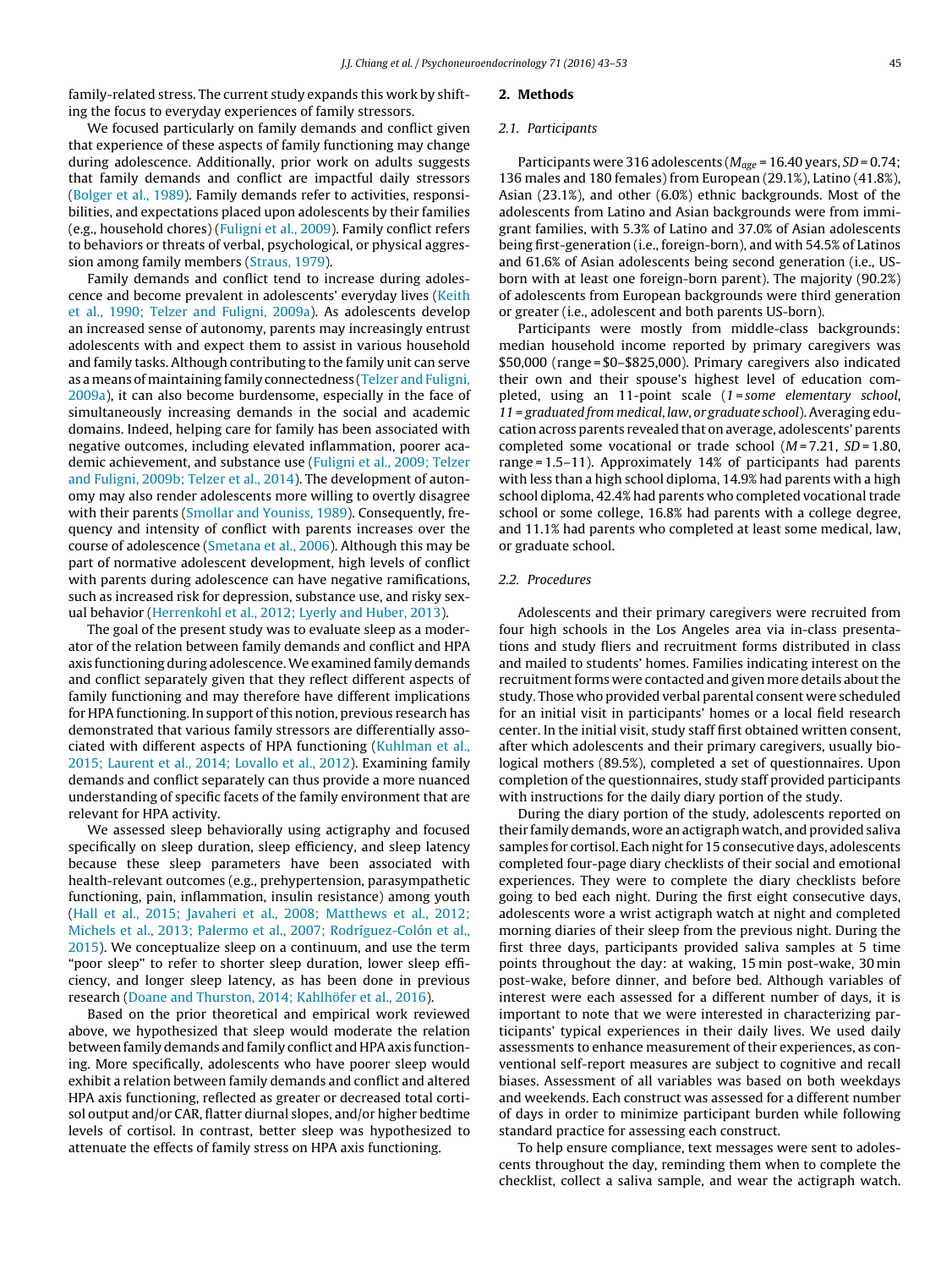

Fig. 2. The interaction between family demands and (a) sleep latency and (b) sleep efficiency on CAR. Family demands were related to a blunted CAR among adolescents who had high sleep latency (i.e., above the mean) and low sleep efficiency (i.e., below the mean).

Adolescents were also provided with time stampers (Dymo Corporation, Stamford, CT) and stamping booklets that were used to indicate when nightly diary checklists and morning sleep reports were completed and when saliva samples were collected. Each page in the stamping booklet corresponded to a particular day and listed in temporal order the checklists and saliva samples that were to be completed. The electronic time stampers imprint the current date and time and were pre-programmed with a security code to prevent participants from altering the pre-set date and time. Adolescents were instructed to stamp the booklet beside the appropriate heading (e.g., morning sleep report, saliva at wake up, etc.) each time they provided data.

Study staff returned to participants' homes at the end of the daily diary period to collect completed materials. Adolescents were compensated \$50 and received two movie passes iftheir daily checklists were completed correctly and on time. Bilingual study staff were available to conduct study procedures in English, Spanish, or Chinese, and all study materials were available in these languages. Seven participants (2.2%) completed the study in Chinese. The UCLA Institutional Review Board approved all study procedures.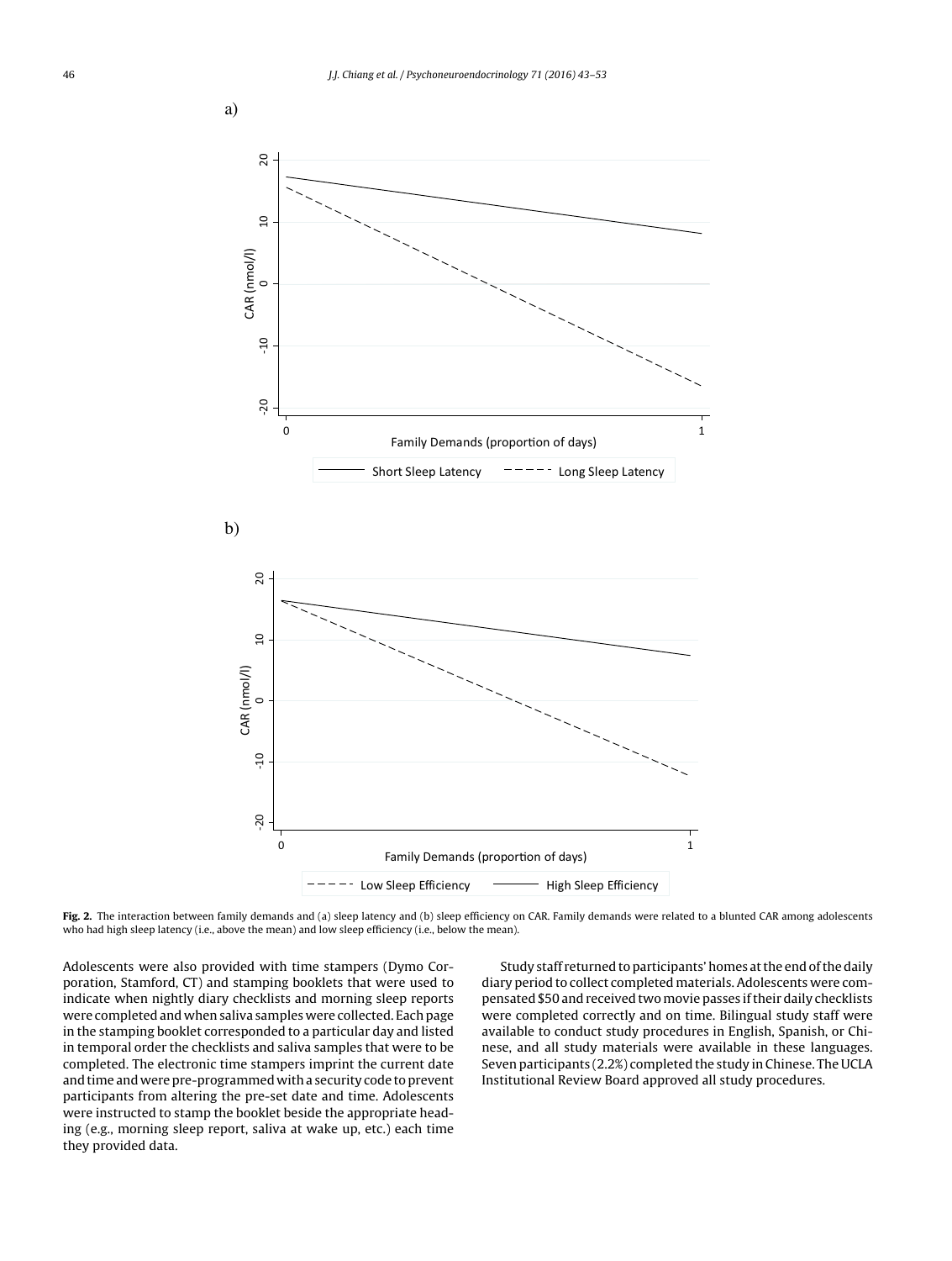|                            | ٦                   |
|----------------------------|---------------------|
|                            | 4 <sub>BMI</sub>    |
|                            | Parent              |
|                            | <sup>7</sup> Gender |
|                            | Age                 |
|                            | Range               |
| $\frac{1}{2}$              | lean (SD)           |
| Ctatictics and By<br>n.com | Ę                   |

**Table 1**

| Bed-time<br>cortisol<br>$\overline{14}$<br>13 DCS<br><b>12 CAR</b> | $\begin{array}{l} 1.01 \\ 1.16 \end{array}$<br>1.16"<br>$-9.06$<br>$-9.03$<br>$-1.03$<br>$-1.03$<br>$-1.05$<br>$-1.05$<br>$-1.05$<br>$-1.05$<br>$-1.05$<br>$-1.05$<br>$-1.05$<br>0.08<br>$0.07$ $0.04$ $0.04$ $0.05$ $0.04$ $0.05$ $0.05$ $0.05$ $0.05$ $0.05$ $0.05$ $0.05$ $0.05$ $0.05$ $0.05$ $0.05$ $0.05$ $0.05$ | $\begin{array}{cccc}\n-0.04 & 0.04 & 0.00 & 0.00 & 0.00 & 0.00 & 0.00 & 0.00 & 0.00 & 0.00 & 0.00 & 0.00 & 0.00 & 0.00 & 0.00 & 0.00 & 0.00 & 0.00 & 0.00 & 0.00 & 0.00 & 0.00 & 0.00 & 0.00 & 0.00 & 0.00 & 0.00 & 0.00 & 0.00 & 0.00 & 0.00 & 0.00 & 0.00 & 0.00 & 0.00 & 0$ |             |                        |                   |                    |                 |                   |                      |               | $-0.25$ <sup>**</sup> |                |                      | Note. "p<0.01. All HPA indices are log-transformed. BMI= body mass index. CESD=Center for Epidemiologic Studies Depression Scale AUC=cortisol area under the curve. CAR=cortisol awakening response. DCS=diurnal |        |
|--------------------------------------------------------------------|------------------------------------------------------------------------------------------------------------------------------------------------------------------------------------------------------------------------------------------------------------------------------------------------------------------------|--------------------------------------------------------------------------------------------------------------------------------------------------------------------------------------------------------------------------------------------------------------------------------|-------------|------------------------|-------------------|--------------------|-----------------|-------------------|----------------------|---------------|-----------------------|----------------|----------------------|------------------------------------------------------------------------------------------------------------------------------------------------------------------------------------------------------------------|--------|
| 11 AUC                                                             | $-0.05$                                                                                                                                                                                                                                                                                                                | $\begin{array}{c} 220 \\ 0.22 \\ 0.04 \\ 0.04 \\ 0.00 \\ 0.00 \\ -0.01 \\ 0.01 \\ -0.18 \\ \end{array}$                                                                                                                                                                        |             |                        |                   |                    |                 |                   | 11 <sub>1</sub>      |               |                       |                |                      |                                                                                                                                                                                                                  |        |
| 10 Sleep<br>ciency<br>Effi-                                        |                                                                                                                                                                                                                                                                                                                        |                                                                                                                                                                                                                                                                                |             |                        |                   |                    |                 |                   |                      |               |                       |                |                      |                                                                                                                                                                                                                  |        |
| Dura-tion<br>9 Sleep                                               | $-0.15$<br>$-0.17$<br>$-0.21$<br>$-0.21$<br>$-0.11$<br>$-0.11$                                                                                                                                                                                                                                                         |                                                                                                                                                                                                                                                                                |             |                        |                   |                    | $-0.09$         |                   |                      |               |                       |                |                      |                                                                                                                                                                                                                  |        |
| Lat-ency<br>8 Sleep                                                | $-0.08$                                                                                                                                                                                                                                                                                                                | $0.07$<br>$-0.08$<br>$-0.12$<br>$-0.03$<br>$-0.04$                                                                                                                                                                                                                             |             |                        |                   | $-0.05$            |                 |                   |                      |               |                       |                |                      |                                                                                                                                                                                                                  |        |
| 7 Family<br>Conflict                                               | $-0.14$<br>$-0.10$<br>$-0.03$<br>$-0.19$<br>$-0.19$<br>$-0.19$                                                                                                                                                                                                                                                         |                                                                                                                                                                                                                                                                                |             |                        |                   |                    |                 |                   |                      |               |                       |                |                      |                                                                                                                                                                                                                  |        |
| 6 Family<br>mands<br>De-                                           | $-0.05$<br>$-0.05$<br>$-0.05$<br>$0.23$                                                                                                                                                                                                                                                                                |                                                                                                                                                                                                                                                                                |             |                        |                   |                    |                 |                   |                      |               |                       |                |                      |                                                                                                                                                                                                                  |        |
| 5 Depre-<br>Symp-<br>ssive<br>oms                                  | $-0.03$<br>0.17                                                                                                                                                                                                                                                                                                        | $-0.03$                                                                                                                                                                                                                                                                        | 0.02        |                        |                   |                    |                 |                   |                      |               |                       |                |                      |                                                                                                                                                                                                                  |        |
| 4 <sub>BMI</sub>                                                   | $\begin{array}{c} 0.07 \\ -0.03 \\ -0.11 \end{array}$                                                                                                                                                                                                                                                                  |                                                                                                                                                                                                                                                                                |             |                        |                   |                    |                 |                   |                      |               |                       |                |                      |                                                                                                                                                                                                                  |        |
| 3 Parent<br>educa-<br>tion                                         | $-0.11$ <sup>*</sup><br>$-0.13$ <sup>*</sup>                                                                                                                                                                                                                                                                           |                                                                                                                                                                                                                                                                                |             |                        |                   |                    |                 |                   |                      |               |                       |                |                      |                                                                                                                                                                                                                  |        |
| 2 Gender                                                           | 0.03                                                                                                                                                                                                                                                                                                                   |                                                                                                                                                                                                                                                                                |             |                        |                   |                    |                 |                   |                      |               |                       |                |                      |                                                                                                                                                                                                                  |        |
| 1 Age                                                              |                                                                                                                                                                                                                                                                                                                        |                                                                                                                                                                                                                                                                                |             |                        |                   |                    |                 |                   |                      |               |                       |                |                      |                                                                                                                                                                                                                  |        |
| Range                                                              | 14.50-20.50                                                                                                                                                                                                                                                                                                            | $.50 - 11.00$                                                                                                                                                                                                                                                                  | 4.68-47.58  | $.00 - 3.40$           | $.00 - 1.00$      | $0.00 - 1.00$      | $.00 - 76.83$   | 131.71-603        | 24.50-99.58          | $.91 - 57.62$ | $3.13 - 7.33$         | $-0.32 - 0.07$ | 1.55-3.38            |                                                                                                                                                                                                                  |        |
| Mean <sub>(SD)</sub>                                               | 16.39 (0.74)                                                                                                                                                                                                                                                                                                           | 7.21 (1.80)                                                                                                                                                                                                                                                                    | 23.16(5.01) | 1.79(0.53)             | 0.12(0.17)        | 0.20(0.21)         | 0.73(11.19)     | 447.60 (59.33)    | 93.33 (6.34)         | 25.88 (7.55)  | 1,46 (1.10)           | $-0.17(0.06)$  | 0.52(0.76)           |                                                                                                                                                                                                                  |        |
| Variables                                                          | . Gender<br>l. Age                                                                                                                                                                                                                                                                                                     | 3. Parent education                                                                                                                                                                                                                                                            | I, BMI      | 5. Depressive symptoms | i. Family demands | '. Family conflict | . Sleep latency | 9. Sleep duration | 10. Sleep efficiency | 11. AUC       | 12. CAR               | 13. DCS        | 14. Bedtime cortisol |                                                                                                                                                                                                                  | slope. |

## 2.3.1. Family stress

Each night for 15 consecutive nights, adolescents completed diary reports of their family demands and family conflict. Assessment of family demands consisted of two items. Participants indicated whether they had a lot of work at home or had a lot of demands made by their families. This measure was adapted from prior adult work focusing on daily stress and well-being (Bolger et al., 1989), and has previously been associated with negative outcomes among adolescents, including poorer academic performance and school attendance (Flook and Fuligni, 2008 ) and shorter sleep duration (Fuligni and Hardway, 2006). A summary variable was computed to represent the proportion of days out of the 15 days that adolescents endorsed at least one of the two items. First, the two items were summed for each given day (range: 0–2). This variable was then recoded to indicate whether family demands occurred that day (0 or 1). Lastly, the average was taken across days, which resulted in a summary score that represented the proportion of days that included family demands.

Family conflict was assessed with three items. Adolescents indicated whether their parents argued or whether they argued with one of their parents or other family member. This measure has been used with adolescents, showing significant associations with psychological distress (Chung et al., 2009). The same process for creating the family demands summary variable was used to create a family conflict summary variable to index the proportion of days adolescents experienced any one of the three items.

The majority of adolescents (approximately 94.5%) completed daily checklists for at least 14 days. On average, adolescents completed 14.62 (SD = 1.45) of the 15 daily checklists. Of the completed diaries for any given day, the vast majority (97.1–99.3%) was judged to be compliant (i.e., completed before noon the following day). For 84.3% of adolescents, family stress summary variables were based on 15 days, and 13.4% and 2.2% of adolescents had diary variables computed based on 10–14 days and fewer than 10 days, respectively.

#### 2.3.2. Sleep

Sleep was assessed using actigraphy (Micro Motionlogger Sleep Watch, Ambulatory Monitoring, Inc.), which measures movement to make inferences about sleep. Adolescents were instructed to wear the actigraph watch on their non-dominant wrists for eight consecutive nights. In addition, they were instructed to push a button on the actigraph watch to mark the following events: turning off the lights to sleep, getting out of bed in the middle of the night, and getting out of bed in the morning.Approximately 93%of adolescents ( $n = 294$ ) wore the actigraph watches, and on average, these adolescents wore the actigraph watches for 6.58 out of 8 nights (SD = 1.45, Mdn = 7 nights). The majority wore the watches for at least 5 days: 28.9% wore them for 8 days, 33.3% wore them for 7 days, 23.1% wore them for 6 days, 4.4% wore them for 5 days, and 10.3% wore them for 4 or fewer days.

The software package Action4 (Ambulatory Monitoring, Inc.) was used to code and score actigraphy data. The first event marker indicating when lights were turned off to sleep and the last event marker indicating when participants got out of bed in the morning were used to determine the in-bed period. If event markers were absent on any given night, daily sleep reports were used.

Indices of sleep included sleep duration, efficiency, and latency. These indices were calculated by first scoring one-minute epochs using the Sadeh actigraph scoring algorithm (El-Sheikh et al., 2006; Sadeh et al., 1994; Wolfson et al., 2003). The first of at least three consecutive minutes of sleep were used to determine sleep onset time, and the last five or more consecutive minutes of sleep were used to determine sleep offset time (Acebo et al., 2005). Sleep peri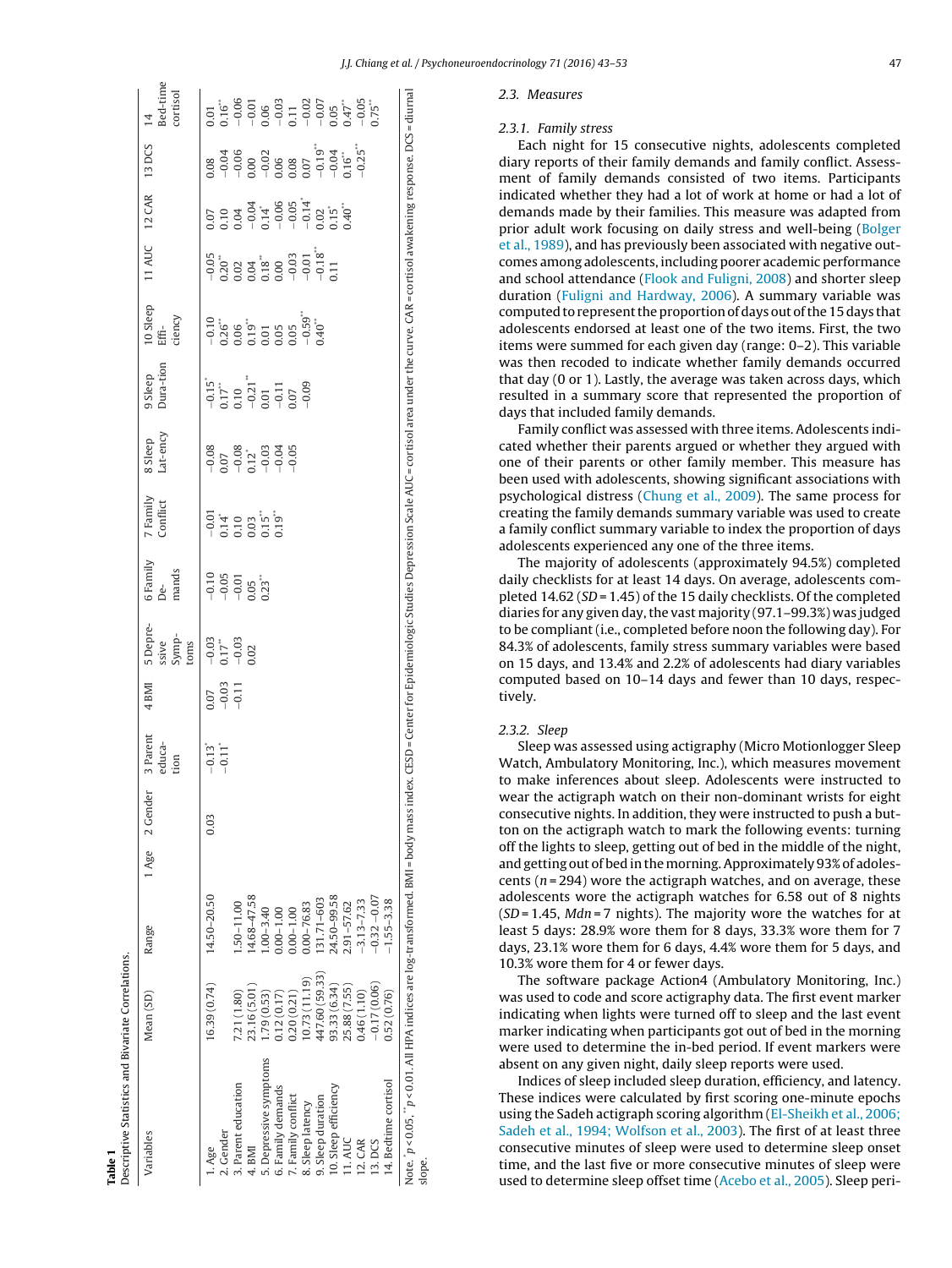ods were checked against the morning self-reports of the previous night's sleep. Total sleep duration for each night was the total number of minutes scored as sleep during the in-bed period. Sleep efficiency was calculated as percentage of actual sleep during total time in bed, and sleep latency was the number of minutes taken to fall asleep. Sleep indices were averaged across the eight nights to compute adolescents' mean sleep duration, sleep efficiency, and latency.

## 2.3.3. HPA-axis

Diurnal HPA-axis functioning was assessed by collecting five saliva samples using Salivettes (Sarstedt, Inc.) each day for three consecutive days. Participants were instructed to collect saliva before eating, drinking or brushing their teeth and to refrain from using tobacco products or consuming caffeinated products 30 min before saliva collection. Participants stored samples in their household refrigerators until research staff picked them up (typically 1–3 weeks). Samples were then stored in −80 °C until shipped to the Laboratory of Biological Psychology at the Technical University of Dresden, Germany where they were assayed using high-sensitivity chemiluminescence-immunoassays (IBL International, Hamburg, Germany). The inter- and intra-assay coefficients of variation were below 8%.

Approximately 97.2% of participants ( $n = 307$ ) provided at least one saliva sample across the three-day collection period, 96.2%  $(n=304)$  provided all five samples for at least one day, and 86.1%  $(n = 272)$  provided all five samples on all three days. The majority of participants provided saliva samples on both weekdays and weekend days: 30.1% of participants provided samples on weekdays only.

Cortisol values greater than 60 nmol/L  $(n=2)$  were set to missing. Cortisol values from two adolescents were also set to missing because these adolescents provided the same sampling time for all samples within a given day. Morning saliva samples that were considered non-compliant according to actigraphy-based estimations of wake time were also assigned as missing given that the estimation of CAR is sensitive to timing of samples relative to actual wake time (Dockray et al., 2008; Stalder et al., 2016). Samples were deemed non-compliant if they were provided past a 15-min window around the actigraph wake time, and around the 15- and 30-min mark after actigraph wake time. On any given day, 43–84 adolescents provided at least one non-compliant morning sample.

Cortisol values were log-transformed to correct for nonnormality and used to compute total cortisol output (AUC), cortisol awakening response (CAR), cortisol decline over the day, and bedtime cortisol levels. All five samples were used to compute AUC with respect to ground using an established trapezoid formula (Pruessner et al., 2003). CAR was computed using two approaches found in previous HPA research (Rotenberg et al., 2012; Stalder et al., 2016). First, we subtracted wake sample from 30-min postwaking sample and divided by the fraction of hour between the samples. This reflects the rate of increase per hour (CAR). Second, we computed AUC with respect to increase using the three morning samples (CARi). Diurnal slope was computed by subtracting the 30-min post-waking sample from bedtime sample and dividing by the fraction of hour between the samples. We anchored the diurnal slope at the 30-min post-waking sample rather than the waking sample because anchoring the diurnal slope at the waking sample may yield less reliable estimates (Rotenberg et al., 2012). All indices were averaged across days.

Individual average HPA indices were missing for a particular day if any one of the relevant cortisol samples or sampling times was also missing. Thus, 70.8% of adolescents had values for AUC, 83.9% for CAR, 83.9% for diurnal slope, and 97.1% for bedtime cortisol. Of the participants who had values for HPA indices, 41.8–96.4% of adolescents' HPA parameters were based on three sampling days.

Approximately 2.61–35.74% had HPA parameters based on two sampling days, and 0.98–22.49% had HPA parameters based on one sampling day.

#### 2.4. Statistical analysis

In order to reduce their influence on results, values beyond three SD's on measures were set to be missing. Outlier screening identified four individuals below three SD's on sleep efficiency, seven individuals above three SD's on sleep latency, and three individuals below three SD's on sleep duration. After excluding outliers and cortisol values from noncompliant saliva samples, 217 out of the 316 participants had complete data on all computed variables of interest and covariates. Less than 1% of adolescents had missing data for family stress variables, 7.6–9.2%for sleep indices, 2.9–21.2% for HPA indices, and up to 1.9% for covariates. Multiple imputation was conducted in order to minimize potential bias stemming from missing data. All study variables, potential confounds, and auxiliary variables were included in imputation models, and twenty datasets were generated.

A series of multiple linear regressions were conducted to examine whether sleep (i.e., duration, latency, and efficiency) moderated the association between family stress and the diurnal rhythm of the HPA axis. Potential confounding variables were first entered, followed by family stress, sleep, and then the family stress by sleep interaction term. Separate models were examined for each family stress, sleep, and HPA axis parameter. Observed significant interactions were followed up with tests of simple slopes using mean splits given that there were no individuals either above or below one standard deviation for the sleep indices.

Sociodemographic characteristics (i.e., age, gender, ethnicity, and parental education) and depressive symptoms were included as covariates in all models given that they have been associated with HPA axis functioning (DeSantis et al., 2007; Dowd et al., 2009; Stetler and Miller, 2011; Stroud et al., 2009; Uhart et al., 2006). Models also controlled for mean wake time across the three days of saliva sampling given that wake time has been related to diurnal functioning of the HPA axis (Zeiders et al., 2011).

Other potential covariates of cortisol include body mass index (BMI) (Champaneri et al., 2013), caffeine consumption (Lovallo et al., 2005), physical activity (Jacks et al., 2002), negative affect (Adam et al., 2006), and medication use. We examined whether these variables should be included as covariates. For medication use, 64 adolescents reported using some type of medication on at least one of the days on which saliva samples were collected. Medications included over the counter drugs such as aspirin, birth control, and prescription drugs for acne. Including potential covariates in the models did not alter results. Including these variables as covariates in the models did not alter results. Given that prior work has demonstrated differences in cortisol patterns on weekdays versus weekends (e.g., Karlamangla et al., 2013), we also examined whether weekday versus weekend should be included as a covariate. We tested mean differences in HPA indices between adolescents who provided saliva samples on weekend days and those who provided samples on weekdays only. We observed no mean differences, and controlling for weekday versus weekend did not alter results. Because controlling for these potential confounds did not change results, we report results from the more parsimonious models.

We also reran models using raw cortisol values and found that results remained unchanged. Although results from models using log-transformed HPA indices are reported, figures are based on models using raw cortisol values for interpretative and comparative purposes. All regression models were tested in the sample with complete cases (i.e., listwise deletion) and overall findings were the same. Given that missing data can bias estimates, the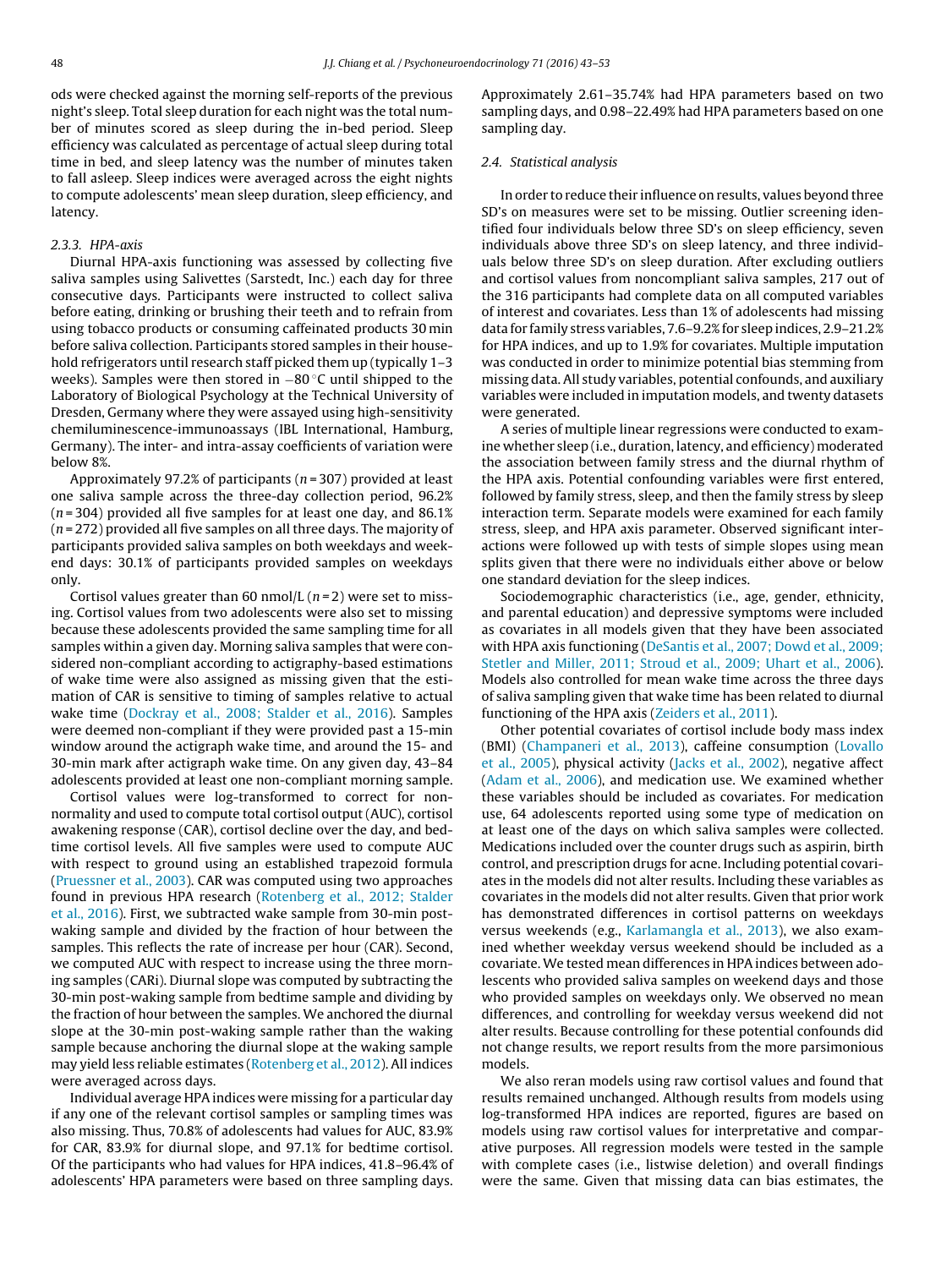#### **Table 2**

Regression analyses predicting AUC as a function of daily family demands, sleep, and the interaction between daily demands and sleep.

|                       | AUC                |         |                    |         |                   |         |  |  |  |
|-----------------------|--------------------|---------|--------------------|---------|-------------------|---------|--|--|--|
|                       | Latency            |         | Duration           |         | Efficiency        |         |  |  |  |
| b(SE)                 |                    | β       | b(SE)              | β       | b(SE)             | β       |  |  |  |
| Intercept             | $51.99(14.68)$ *** |         | 54.07 (14.41)***   |         | 49.32 (14.63)***  |         |  |  |  |
| Age                   | $-0.40(0.72)$      | $-0.03$ | $-0.81(0.71)$      | $-0.07$ | $-0.32(0.72)$     | $-0.03$ |  |  |  |
| Gender                | $2.01(1.09)^a$     | 0.11    | $2.56(1.07)^{*}$   | 0.14    | 1.74(1.13)        | 0.10    |  |  |  |
| Latino                | $-1.16(1.32)$      | $-0.07$ | $-1.83(1.30)$      | $-0.10$ | $-1.10(1.31)$     | $-0.06$ |  |  |  |
| Asian                 | 0.18(1.51)         | 0.01    | 0.61(1.51)         | $-0.03$ | 0.11(1.49)        | 0.01    |  |  |  |
| Other                 | $-1.18(2.39)$      | $-0.03$ | $-1.58(2.36)$      | $-0.04$ | $-1.29(2.38)$     | $-0.03$ |  |  |  |
| Parent education      | 0.11(0.32)         | 0.02    | 0.03(0.31)         | 0.01    | 0.13(0.31)        | 0.03    |  |  |  |
| Depressive symptoms   | 2.95(1.14)         | 0.18    | $2.77(1.11)^{**}$  | 0.17    | 3.09(1.14)        | 0.18    |  |  |  |
| Wake time             | $-1.29(0.40)$      | $-0.20$ | $-1.00(0.40)$      | $-0.16$ | $-1.23(0.39)^{*}$ | $-0.19$ |  |  |  |
| Family demands        | $-4.79(2.24)$      | $-0.09$ | $-4.75(3.28)$      | $-0.09$ | $-4.87(3.21)$     | $-0.09$ |  |  |  |
| Sleep                 | $-0.04(0.07)$      | $-0.04$ | $-0.04(0.01)^{**}$ | $-0.22$ | 0.10(0.14)        | 0.05    |  |  |  |
| Daily demands x Sleep | $-0.57(0.40)$      | $-0.09$ | 0.01(0.07)         | 0.01    | $1.50(0.79)^a$    | 0.12    |  |  |  |

Note.  $a$  p = 0.06,  $\dot{p}$  p  $\leq$  0.01,  $\dot{p}$  = 0.001. Gender was coded such that male = 0 and female = 1. European Americans were coded as the reference group for ethnicity. The specific sleep parameter to which sleep refers is indicated in the top subheading.

pooled estimates from regression analyses of the imputed datasets are reported. All analyses were conducted using Stata 12.1.

#### **3. Results**

Participant characteristics are presented in Table 1. On average, adolescents reported having family demands on 12% of days (i.e., 1.8 days) and family conflict on 20% of days (i.e., 3 days) during the 15-day daily diary period. Approximately 4.5% of adolescents reported having demands on at least 50% of the 15 days, 12.1% had demands 26–50% of days, and 38.6.% had demands on 1–25% of the days. Nearly 44.7% of adolescents reported having no family demands during the 15-day period. Family conflict occurred more frequently, with 9.6% of adolescents having family conflict on at least 50% of the 15 days, 22.4% had conflict 26–50% of the days, 44.7% had conflict on 1–25% of the days, and 23.6% reported having no family conflict during the 15-day period. In regards to sleep, adolescents obtained 7.46 h of sleep, took 10.73 min to fall sleep, and obtained over 90% sleep efficiency, on average. Approximately 32.7% of adolescents had sleep latency that was above the mean, 37.3% had below average levels of sleep efficiency, and 45.1% had below average levels of sleep duration.

Bivariate correlations among study variables are also presented in Table 1. Family conflict and demands were unrelated to indices of HPA axis functioning and sleep. By contrast, sleep was related to indices of the HPA axis. Specifically, longer sleep duration was related to lower AUC and a steeper diurnal slope. Poorer sleep efficiency and longer sleep latency were related to a shallower CAR.

#### 3.1. Family demands

We first focused regression analyses on family demands and total cortisol output (i.e., AUC). As shown in Table 2 (column 3), the interaction between family demands and sleep efficiency approached statistical significance ( $p = 0.06$ , 95% CI [ $-0.07$ , 3.07]). As depicted in Fig. 1, greater family demands were related to lower AUC only among adolescents with lower sleep efficiency  $(b (SE) = -14.73 (6.93), \beta = -0.23, p = 0.04, 95%$  CI [−28.52, −0.93]). This association was non-significant among adolescents who had higher sleep efficiency (b (SE) = 0.29 (3.64),  $\beta$  = 0.01, p = 0.94 95% CI [−6.90, 7.48]). Adolescents with more family demands (i.e., above average) and lower sleep efficiency (i.e., below average) had a raw average AUC of 149.60 nmol/l whereas those with more family demands and higher sleep efficiency had a raw average AUC of 199.65 nmol/l.

Regression analyses next focused on specific parameters of the diurnal cortisol profile (i.e., CAR, CARi, diurnal slope, bedtime levels). For CAR, there was a significant interaction between family demands and sleep latency ( $p = 0.01$ , 95% CI [−0.22, −0.03]) and sleep efficiency ( $p = 0.01$ , 95% CI [0.08, 0.48]), as presented in Table 3. As shown in Fig. 2a, family demands were related to a smaller CAR only among adolescents with longer sleep latency  $(b (SE) = -2.45 (0.93), \beta = -0.30, p = 0.01, 95%$  CI [−4.32, −0.59]). Family demands were unrelated to CAR among those with shorter sleep latency (b (SE) =  $-0.17$  (.47),  $\beta$  =  $-0.03$ , p = 0.72, 95% CI [ $-1.10$ , 0.76]). Adolescents with more family demands and longer sleep latency had a raw average CAR of 7.89 nmol/l whereas those with more demands and shorter sleep latency had a raw average CAR of 12.68 nmol/l.

Similarly, among adolescents who had lower sleep efficiency, greater family demands were associated with a blunted CAR  $(b (SE) = -3.00 (0.89), \beta = -0.34, p = 0.001, 95\% \text{ CI } [-4.76, -1.24];$ Fig. 2b). There was no significant association between family demands and CAR among adolescents with greater sleep efficiency  $(b (SE) = -0.27 (.46), \beta = -0.05, p = 0.57, 95% CI [-1.18, 0.64]).$  Among adolescents with more family demands, those who had lower sleep efficiency had a raw average CAR of 2.50 nmol/l whereas those with higher sleep efficiency had a raw average CAR of 15.07 nmol/l. None of the sleep indices moderated the association between family demands and CARi ( $p$ 's > 0.41–0.69), diurnal slope ( $p$ 's > 0.27–0.39), and bedtime cortisol levels ( $p$ 's = 0.25-0.89).

The interaction between family demands and sleep efficiency approached significance for AUC and was significant for CAR. Given that CAR was included in the computation of AUC, we examined whether differences in CAR drove the interaction effect between family demands and sleep efficiency on AUC by adding CAR to the model predicting AUC. When controlling for CAR, the interactions between family demands and sleep efficiency was no longer significant in predicting AUC (b (SE) = 0.02 (.13),  $\beta$  = 0.01, p = 0.87, 95% CI  $[-0.24, 0.29]$ ).

## 3.2. Family conflict

We conducted the same set of analyses with family conflict as the key family stress variable. None of the sleep indices moderated the link between family conflict and HPA indices (p's = 0.11–0.99).

#### 3.3. Sensitivity analyses

Given that good estimation of typical sleep may require at least five nights of actigraphy data (Meltzer et al., 2012), we also tested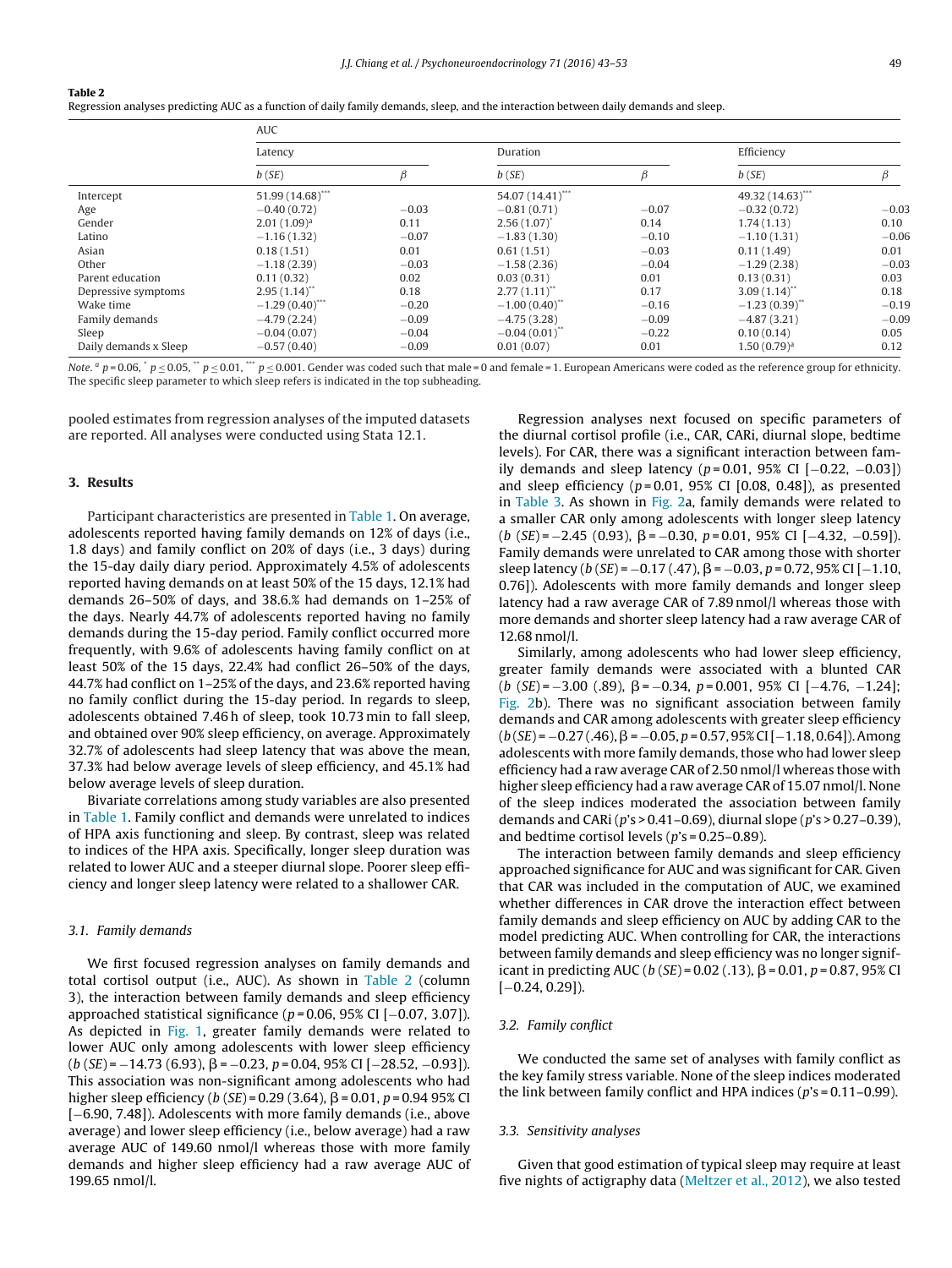| . . | ۹ | ٧ |  |
|-----|---|---|--|
|     |   |   |  |

Regression analyses predicting CAR as a function of daily family demands, sleep, and the interaction between daily demands and sleep.

|                       | CAR              |         |               |         |               |         |  |
|-----------------------|------------------|---------|---------------|---------|---------------|---------|--|
|                       | Latency          |         | Duration      |         | Efficiency    |         |  |
|                       | b(SE)            | R       | b(SE)         |         | b(SE)         | Β       |  |
| Intercept             | 3.15(1.86)       |         | 3.25(1.91)    |         | 2.77(1.89)    |         |  |
| Age                   | $-0.11(0.09)$    | $-0.07$ | $-0.09(0.09)$ | $-0.06$ | $-0.08(0.09)$ | $-0.05$ |  |
| Gender                | 0.17(0.13)       | 0.07    | 0.17(0.14)    | 0.07    | 0.09(0.14)    | 0.04    |  |
| Latino                | $-0.10(0.17)$    | 0.04    | $-0.15(0.17)$ | $-0.07$ | $-0.10(0.17)$ | 0.04    |  |
| Asian                 | 0.21(0.19)       | 0.08    | 0.21(0.20)    | 0.07    | 0.19(0.19)    | 0.07    |  |
| Other                 | $-0.01(0.29)$    | 0.001   | 0.07(0.30)    | $-0.01$ | $-0.06(0.31)$ | $-0.01$ |  |
| Parent education      | 0.04(0.04)       | 0.06    | 0.04(0.04)    | 0.07    | 0.05(0.04)    | 0.07    |  |
| Depressive symptoms   | 0.29(0.13)       | 0.13    | 0.27(0.14)    | 0.12    | 0.32(0.13)    | 0.15    |  |
| Wake time             | $-0.09(0.05)$    | $-0.11$ | $-0.11(0.05)$ | $-0.13$ | $-0.10(0.05)$ | $-0.16$ |  |
| Family demands        | $-1.04(0.41)$    | $-0.15$ | $-0.90(0.42)$ | $-0.13$ | $-1.03(0.41)$ | $-0.15$ |  |
| Sleep                 | $-0.02(0.01)$ ** | $-0.17$ | 0.00(0.00)    | $-0.01$ | 0.03(0.02)    | 0.11    |  |
| Daily demands x Sleep | $-0.12(0.05)$    | $-0.15$ | 0.00(0.01)    | 0.01    | 0.24(0.10)    | 0.15    |  |

Note.  $\dot{p}$  > 0.05,  $\dot{p}$   $\ge$  0.01. Gender was coded such that male = 0 and female = 1. European Americans were coded as the reference group for ethnicity. The specific sleep parameter to which sleep refers is indicated in the top subheading.

the models while excluding adolescents with fewer than five nights of actigraphy data. Overall, results were not altered. The interaction between sleep efficiency and family demands on AUC became significant (b (SE)=1.75 (.77),  $\beta$ =0.14, p=0.02, 95% CI [0.23, 3.28]). Both sleep latency and efficiency continued to interact with family demands to influence CAR.

We also tested models using temporally concurrent diary, actigraphy, and cortisol data given potential temporal issues that may influence results. There were no significant interactions between family stress variables and indices of sleep on HPA parameters.

#### **4. Discussion**

Research has established a link between family stress and alterations in the functioning of the HPA axis. However, the stress-HPA axis link has not always been observed and may depend on contextual and individual difference factors (e.g.,Hanson and Chen, 2010). In the present study, we found that sleep moderated the relation between family stress and HPA axis functioning. Specifically, family demands were related to a smaller CAR among adolescents who took longer to fall asleep and slept less efficiently. In light of previous work reporting CAR mean increases of 4.35–8.73 nmol/l (Bäumler et al., 2013; Bouma et al., 2009; O'Donnell et al., 2013; Wust et al., 2000), the current findings suggest that more family demands in the context of poor sleep may lead to a blunted CAR.

Although the primary function of the CAR is not entirely clear, it is believed that the CAR may be adaptive in that it prepares one to effectively cope with the anticipated stressors of the day (Adam et al., 2006; Fries et al., 2009). Indeed, prior work has shown that a greater CAR is associated with attenuated distress responses to stress (Powell and Schlotz, 2012). Under burnout conditions, however, the HPA axis exhibits hypocortisolism, characterized by a blunted CAR (Chida and Steptoe, 2009; Oosterholt et al., 2015). Given that poorer sleep can be a stressor itself and lead to greater feelings of fatigue, family demands in the context of poorer sleep may become excessively burdensome, thereby leading to a state of hypocortisolism similar to that observed in burnt out individuals. To the extent that a robust CAR is adaptive (i.e., facilitates coping) in the context of stress, adolescents with poorer sleep (i.e., longer latency or lower efficiency) and greater family demands may be at greater risk for the diseases to which stress contributes. Future research will need to determine whether adolescents with poor sleep and family demands continue to exhibit a blunted CAR over time.

The present findings highlight the role of sleep latency and efficiency as important modulators of the family demands-HPA axis link, raising the question of why sleep latency and efficiency may increase vulnerability to family demands. One possibility is that taking longer to fall asleep and sleeping less efficiency disrupts restorative processes of sleep. More specifically, sleep may be a coping mechanism that facilitates emotional and biological recovery from the challenges of the day and recalibrates systems to face challenges of the following day (Goldstein and Walker, 2014; Suchecki et al., 2012). As such, family demands in the context of taking longer to fall asleep and achieving lower sleep efficiency may lead to changes in HPA function.

Taking longer to fall asleep and sleeping less efficiently may also reflect cognitive and affective factors that render adolescents more susceptible to the effects of family demands. Cognitive and affective factors, including intrusive thoughts, negative affect, worry, and perception of threat, lead to a state of prolonged arousal or vigilance, delaying sleep onset (Dahl and Lewin, 2002; Hall et al., 1998; Kalmbach et al., 2014; Tang and Harvey, 2004; Wicklow and Espie, 2000; Wuyts et al., 2012; Zoccola et al., 2009) and decreasing sleep efficiency (Åkerstedt et al., 2007; Soderstrom et al., 2004). Taking longer to fall asleep and sleeping less efficiency, then, may indicate a decreased ability to regulate physiological, cognitive, and/or affective arousal (Dahl, 1996; Silk et al., 2007), which in turn, can disrupt physiological systems, including the HPA axis (Buchanan et al., 1999; Juster et al., 2012; Zoccola and Dickerson, 2012).

Sleep duration did not interact with family demands to influence HPA axis functioning in the present study. This is in line with prior work showing that lower sleep efficiency, but not sleep duration, among children was associated with alteredcortisol levels in the context of a laboratory stressor (Raikkonen et al., 2010). This and the present study assessed naturalistic sleep and severely short sleep duration or extreme sleep loss may be necessary to observe the effects on the stress-HPA link. Indeed, total sleep deprivation has been shown to disrupt HPA axis responses to stress (Minkel et al., 2014). Perhaps, then, in the context of more severely short sleep duration, family demands might be related to altered HPA axis functioning.

Sleep latency and efficiency interacted only with family demands, but not family conflict, to influence CAR. This differential finding is not surprising given that family demands and family conflict were only modestly correlated, which suggests that these different family stressors do not co-occur within families. A prior study also found that sleep quality interacted only with harsh parenting, but not with marital conflict, to influence cognitive functioning (El-Sheikh et al., 2014). Together, this and the current study underscore the importance of examining multiple dimensions of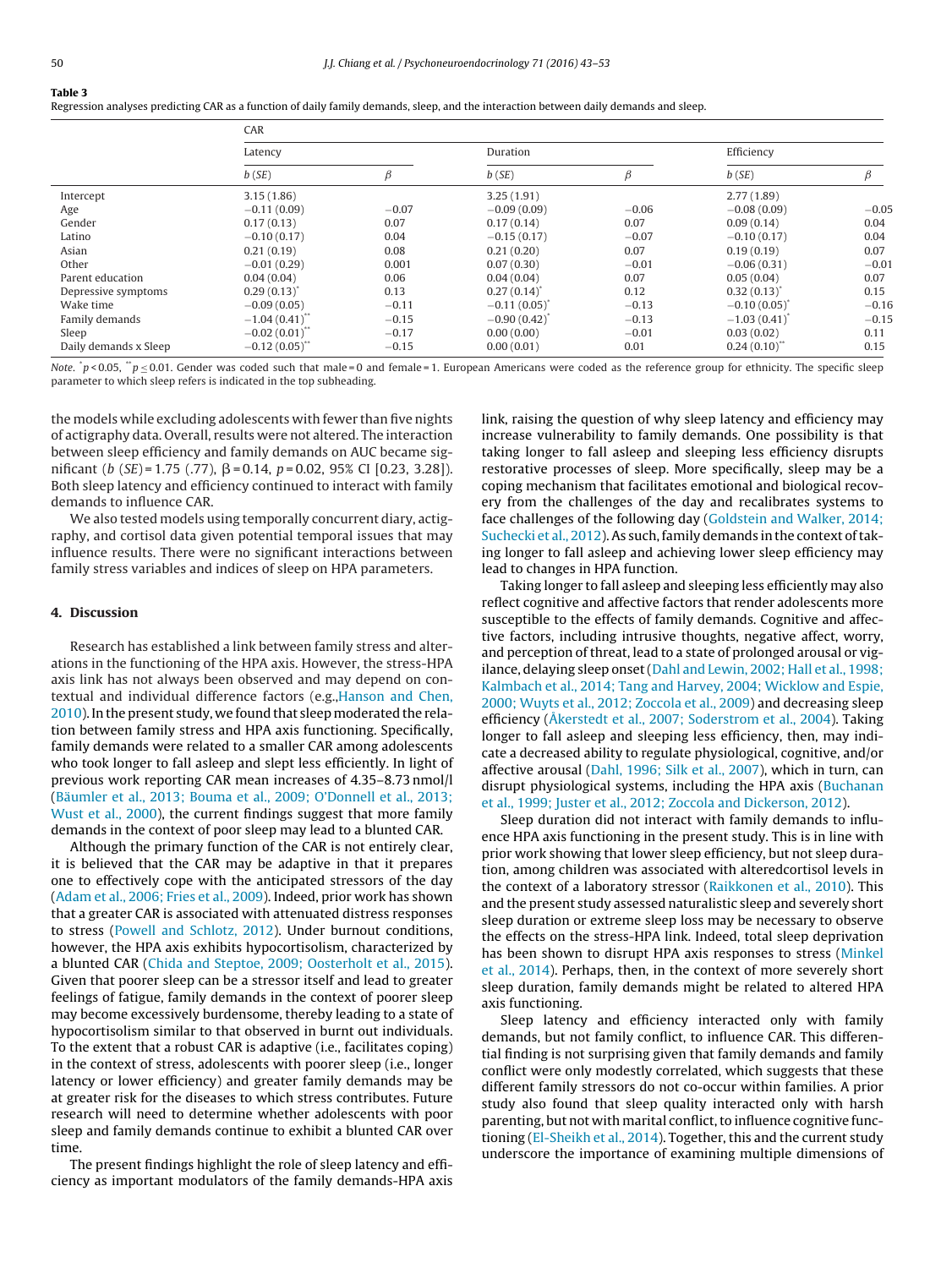family stress to better understand their implications for development.

Caution in interpreting results is warranted in light of the limitations of the present study. First, variables of interest were assessed at different times for varying duration. Although there may be concern over the temporal dynamics among these variables (e.g., Ross et al., 2014), daily assessment techniques are based on sampling experience and reflect one's typical experience in his/her everyday life. Second, the correlational, cross-sectional nature of the study precludes conclusions regarding causality. However, past studies employing experimental designs have demonstrated that poor sleep increases biological sensitivity to stress (Franzen et al., 2011; Heffner et al., 2012; Minkel et al., 2014). Nevertheless, future studies should employ prospective designs to help clarify causal relations among naturally occurring stressors, mood, sleep and biological functioning.

Third, there is evidence suggesting that diurnal cortisol parameters based on three sampling days may not reflect individual differences in HPA axis functioning. In particular, studies have found low short-term stability in CAR and the diurnal slope and these HPA parameters are sensitive to situational factors that can result in their day-to-day fluctuations (Ross et al., 2014; Stalder et al., 2016; Wang et al., 2014). Evidence suggests better shortterm stability for total daily cortisol output (Rotenberg et al., 2012; Wang et al., 2014). Suggestions on the number of sampling days have varied and depend on the specific HPA parameter. For CAR and AUC, researchers have recommended using at least three sampling days (Rotenberg et al., 2012; Stalder et al., 2016), which we followed in the present study. Although more sampling days may be optimal for other indices of the HPA axis, especially for diurnal slope (Rotenberg et al., 2012; Segerstrom et al., 2014), in large studies such as the current study, the number of sampling days is constrained by participant burden, concern over compliance, and financial resources.

Fourth, menstrual phase, which can affect HPA axis functioning (e.g., Kirschbaum et al., 1999), was not assessed in the present study. However, previous studies have also found that menstrual phase was unrelated to CAR among adolescents and adults (Bouma et al., 2009; Kudielka and Kirschbaum, 2003). Lastly, the generalizability of the findings are limited given that participants were sampled from the 10th and 11th grade students of four Los Angeles high schools. Given these limitations, future studies should examine the replicability of the present findings in other samples.

Despite these limitations, the present study extends previous research. The majority of past studies on the role of sleep on stress sensitivity among youth have focused on psychosocial outcomes (El-Sheikh et al., 2014; El-Sheikh et al., 2016; Lemola et al., 2012; Tu et al., 2015). Studies focusing on the HPA-axis have primarily relied on experimental inducement of acute stress and sleep loss (Goodin et al., 2012; Raikkonen et al., 2010), which may not reflect naturalistic experiences. Our study suggests that poor sleep during the adolescent years may potentiate the effects of naturally-occurring family-related stress on biological functioning. Of note is that even relatively low exposure to family demands in the context of relatively poor sleep may lead to HPA alterations during adolescence, thereby conferring early risk for poor health. This finding is similar to research demonstrating that discrimination during adolescence and young adulthood, although experienced infrequently, can leave a biological residue manifested by altered HPA functioning (Zeiders et al., 2012; Zeiders et al., 2014).

The present study suggests that family demands may not always result in compromised biological health among adolescents. Rather, only in the context of longer sleep latency and lower sleep efficiency are family demands related to changes in HPA axis function. To the extent that adolescents continue to take longer to fall asleep or sleep less efficiently and experience family demands,they

may be at greater risk for developing poor mental and physical health outcomes related to altered HPA axis functioning. Conversely, taking less time to fall asleep and sleeping more efficiently in the face of family demands may render adolescents less susceptible to HPA alterations and related poor health outcomes.

## **Conflicts of interest**

None

## **Author contributions**

JJC and AJF conceptualized the study and AJF oversaw data collection. JJC conducted data analyses, interpreted results, and drafted the manuscript with substantial contributions from AJF. All authors reviewed the manuscript, provided critical revisions, and approved the final version of the manuscript.

## **Role of the funding sources**

The sponsors of this research was not involved in the study design, collection and analysis of data, interpretation of findings, manuscript preparation, and decision to submit the manuscript for publication.

#### **Acknowledgements**

This research was supported by funding from the Eunice Kennedy Shriver National Institute of Child Health and Human Development (R01-HD062547) to AJF, National Science Foundation Graduate Research Fellowship Program (DGE-1144087) to JJC, UCLA California Center for Population Research, which is supported by the National Institute of Child Health and Human Development (R24-HD041022), and the UCLA Older Americans Independence Center, which is supported by the National Institute of Aging (P30-AG028748). The content does not necessarily represent the official views of the National Institute of Child Health and Human Development, National Science Foundation, National Institute of Aging, or the National Institutes of Health. This research was also supported by R01-AG034588; R01- AG026364; R01-CA160245-01; R01-CA119159; R01-HL095799; R01-DA032922-01; P30-AG028748 to MRI; and by the UCLA CTSI UL1TR000124, and the Cousins Center for Psychoneuroimmunology.

## **References**

- Åkerstedt, T., Kecklund, G., Axelsson, J., 2007. Impaired sleep after bedtime stress and worries. Biol. Psychol. 76, 170–173.
- Acebo, C., Sadeh, A., Seifer, R., Tzischinsky, O., Hafer, A., Carskadon, M.A., 2005. Sleep/wake patterns derived from activity monitoring and maternal report for healthy 1-to 5-year-old children. Sleep 28, 1568–1577.
- Adam, E.K., Hawkley, L.C., Kudielka, B.M., Cacioppo, J.T., 2006. Day-to-day dynamics of experience–cortisol associations in a population-based sample of older adults. PNAS 103, 17058–17063.
- Anderson, B., Storfer-Isser, A., Taylor, H.G., Rosen, C.L., Redline, S., 2009. Associations of executive function with sleepiness and sleep duration in adolescents. Pediatrics 123, e701–e707.
- Bäumler, D., Kirschbaum, C., Kliegel, M., Alexander, N., Stalder, T., 2013. The cortisol awakening response in toddlers and young children. Psychoneuroendocrinology 38, 2485–2492.
- Balbo, M., Leproult, R., Van Cauter, E., 2010. Impact of sleep and its disturbances on hypothalamo-pituitary-adrenal axis activity. Int. J. Endocrinol. 2010, 1–16.
- Baum, K.T., Desai, A., Field, J., Miller, L.E., Rausch, J., Beebe, D.W., 2014. Sleep restriction worsens mood and emotion regulation in adolescents. J. Child Psychol. Psychiatry 55, 180–190.
- Bernier, A., Bélanger, M.È., Tarabulsy, G.M., Simard, V., Carrier, J., 2014. My mother is sensitive, but I am too tired to know: infant sleep as a moderator of prospective relations between maternal sensitivity and infant outcomes. Infant Behav. Dev. 37, 682–694.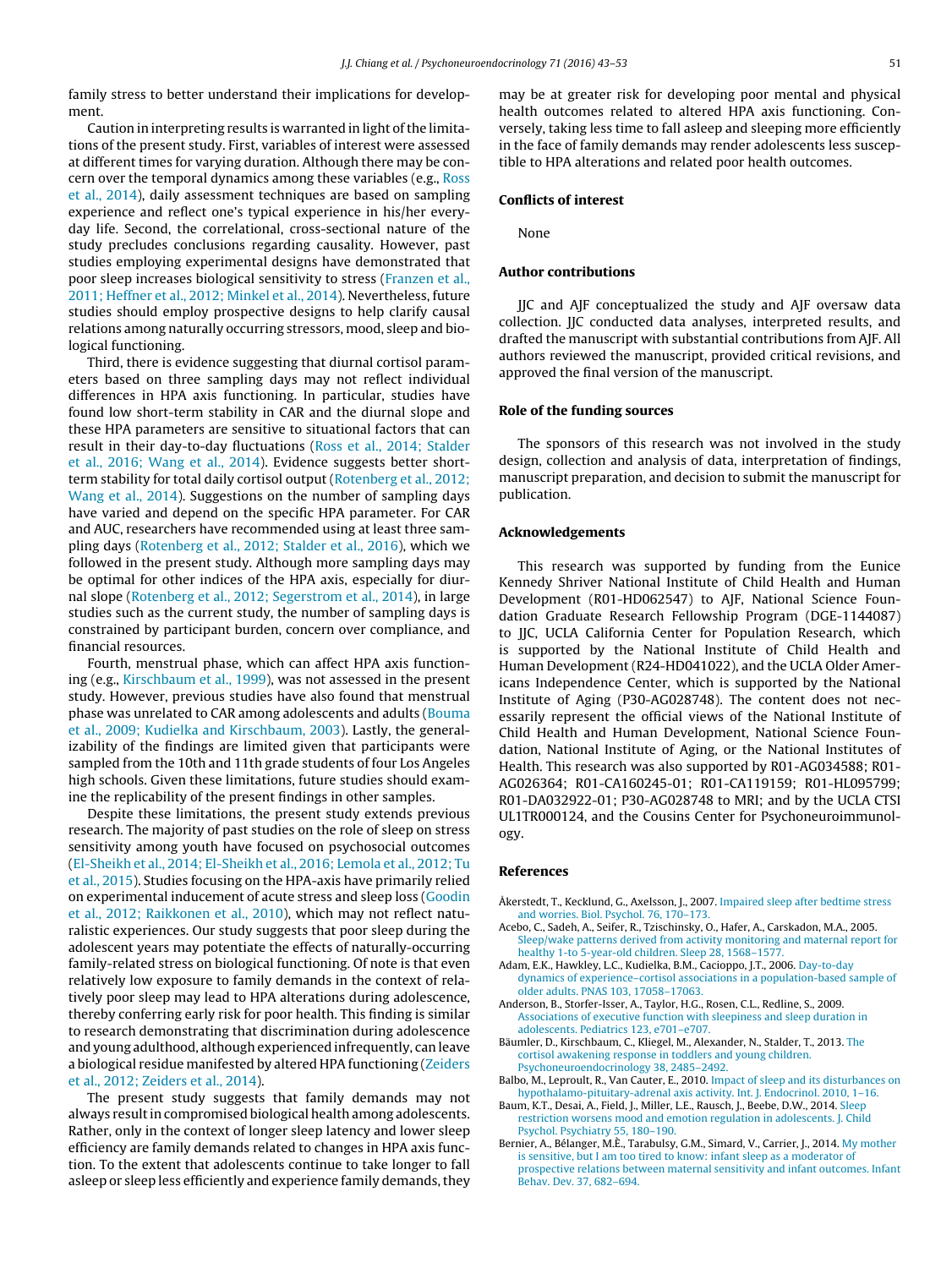Bohnen, N., Nicolson, N., Sulon, J., Jolles, J., 1991. Coping style, trait anxiety and cortisol reactivity during mental stress. J. Psychosom. Res. 35, 141–147.

Bolger, N., DeLongis, A., Kessler, R.C., Schilling, E.A., 1989. Effects of daily stress on negative mood. J. Pers. Soc. Psychol. 57, 808–818.

Bordeleau, S., Bernier, A., Carrier, J., 2012. Maternal sensitivity and children's behavior problems: examining the moderating role of infant sleep duration. J. Clin. Child Adolesc. Psychol. 41, 471–481.

Bouma, E.M.C., Riese, H., Ormel, J., Verhulst, F.C., Oldehinkel, A.J., 2009. Adolescents' cortisol responses to awakening and social stress; effects of gender, menstrual phase and oral contraceptives. The trails study. Psychoneuroendocrinology 34, 884–893.

Buchanan, T.W., al'Absi, M., Lovallo, W.R., 1999. Cortisol fluctuates with increases and decreases in negative affect. Psychoneuroendocrinology 24, 227–241. Buckley, T.M., Schatzberg, A.F., 2005. On the interactions of the

hypothalamic-pituitary-adrenal (HPA) axis and sleep: normal HPA axis activity and circadian rhythm, exemplary sleep disorders. J. Clin. Endocrinol. Metab. 90, 3106–3114.

Champaneri, S., Xu, X., Carnethon, M.R., Bertoni, A.G., Seeman, T., DeSantis, A.S., Roux, A.D., Shrager, S., Golden, S.H., 2013. Dirunal salivary cortisol is associated with body mass index and waist circumference: the multiethnic study of atherosclerosis. Obesity 21, E56–E63.

Chida, Y., Steptoe, A., 2009. Cortisol awakening response and psychosocial factors: a systematic review and meta-analysis. Biol. Psychol. 80, 265–278.

Chung, G.H., Flook, L., Fuligni, A.J., 2009. Daily family conflict and emotional distress among adolescents from Latin American, Asian, and European backgrounds. Dev. Psychol. 45, 1406–1415.

Compton, R.J., Arnstein, D., Freedman, G., Dainer-Best, J., Liss, A., Robinson, M.D., 2011. Neural and behavioral measures of error-related cognitive control predict daily coping with stress. Emotion 11, 379–390.

Dahl, R.E., Lewin, D.S., 2002. Pathways to adolescent health sleep regulation and behavior. J. Adolesc. Health 31, 175–184.

Dahl, R.E., 1996. The regulation of sleep and arousal: development and psychopathology. Dev. Psychopathol. 8, 3–27.

DeSantis, A.S., Adam, E.K., Doane, L.D., Mineka, S., Zinbarg, R.E., Craske, M.G., 2007. Racial/ethnic differences in cortisol diurnal rhythms in a community sample of adolescents. J. Adolesc. Health 41, 3–13.

Doane, L.D., Thurston, E.C., 2014. Associations among sleep, daily experiences, and loneliness in adolescence: evidence of moderating and bidirectional pathways. J. Adolesc. 37, 145–154.

Dockray, S., Bhattacharyya, M.R., Molloy, G.J., Steptoe, A., 2008. The cortisol awakening response in relation to objective and subjective measures of waking in the morning. Psychoneuroendocrinology 33, 77–82.

Dowd, J.B., Simanek, A.M., Aiello, A.E., 2009. Socio-economic status, cortisol and allostatic load: a review of the literature. Int. J. Epidemiol. 38, 1297–1309. El-Sheikh, M., Buckhalt, J.A., Mize, J., Acebo, B., 2006. Marital conflict and disruption of children's sleep. Child Dev. 77, 31–43.

El-Sheikh, M., Buckhalt, J.A., Keller, P.S., Granger, D.A., 2008. Children's objective and subjective sleep disruptions: links with afternoon cortisol levels. Health Pyschol. 27, 26–33.

El-Sheikh, M., Hinnant, J.B., Kelly, R.J., Erath, S., 2010. Maternal psychological control and child internalizing symptoms: vulnerability and protective factors across bioregulatory and ecological domains. J. Child Psychol. Psychiatry 51, 188–198.

El-Sheikh, M., Tu, K.M., Erath, S.A., Buckhalt, J.A., 2014. Family stress and adolescents' cognitive functioning: sleep as a protective factor. J. Fam. Psychol. 28, 887–896.

El-Sheikh, M., Tu, K.M., Saini, E.K., Fuller-Rowell, T.E., Buckhalt, J.A., 2016. Perceived discrimination and youths' adjustment: sleep as a moderator. J. Sleep Res. 25, 70–77.

Ellis, B.J., Boyce, W.T., 2011. Differential susceptibility to the environment: toward an understanding of sensitivity to developmental experiences and context. Dev. Psychopathol. 23, 1–5.

Flook, L., Fuligni, A.J., 2008. Family and school spillover in adolescents' daily lives. Child Dev. 79, 776–787.

Franzen, P.L., Gianaros, P.J., Marsland, A.L., Hall, M.H., Siegle, G.J., Dahl, R.E., Buysse, D.J., 2011. Cardiovascular reactivity to acute psychological stress following sleep deprivation. Psychosom. Med. 73, 679.

Fries, E., Dettenborn, L., Kirschbaum, C., 2009. The cortisol awakening response (CAR): facts and future directions. Int. J. Psychophysiol. 72, 67–73.

Fuligni, A.J., Hardway, C., 2006. Daily variation in adolescents' sleep, activities, and psychological well-Being. J. Res. Adolesc. 16, 353–378.

Fuligni, A.J., Telzer, E.H., Bower, J., Irwin, M.R., Kiang, L., Cole, S.W., 2009. Daily family assistance and inflammation among adolescents from Latin American and European backgrounds. Brain Behav. Immun. 23, 803–809.

Gaab, J., Rohleder, N., Nater, U.M., Ehlert, U., 2005. Psychological determinants of the cortisol stress response: the role of anticipatory cognitive appraisal. Psychoneuroendocrinology 30, 599–610.

Garnefski, N., Kraaij, V., Spinhoven, P., 2001. Negative life events, cognitive emotion regulation and emotional problems. Pers. Individual Differences 30, 1311–1327.

Goldstein, A.N., Walker, M.P., 2014. The role of sleep in emotional brain function. Annu. Rev. Clin. Psychol. 10, 679–708.

Goodin, B.R., Smith, M.T., Quinn, N.B., King, C.D., McGuire, L., 2012. Poor sleep quality and exaggerated salivary cortisol reactivity to the cold pressor task predict greater acute pain severity in a non-clinical sample. Biol. Psychol. 91, 36–41.

Gribbin, C.E., Watamura, S.E., Cairns, A., Harsh, J.R., LeBourgeois, M.K., 2012. The cortisol awakening response (CAR) in 2-to 4-year-old children: effects of acute nighttime sleep restriction, wake time, and daytime napping. Dev. Psychobiol. 54, 412–422.

Griefahn, B., Robens, S., 2008. The cortisol awakening response: a pilot study on the effects of shift work, morningness and sleep duration. Psychoneuroendocrinology 33, 981–988.

Grych, J.H., Fincham, F.D., 1990. Marital conflict and children's adjustment: a cognitive-contextual framework. Psychol. Bull. 108, 267–290.

Hall, M., Baum, A., Buysse, D.J., Prigerson, H.G., Kupfer, D.J., Reynolds, C.F., 1998. Sleep as a mediator of the stress-immune relationship. Psychosom. Med. 60, 48–51.

Hall, M.H., Lee, L., Matthews, K.A., 2015. Sleep duration during the school week is associated with C-reactive protein risk groups in healthy adolescents. Sleep Med. 16, 73–78.

Hanson, M.D., Chen, E., 2010. Daily stress, cortisol, and sleep: the moderating role of childhood psychosocial environments. Health Psychol. 29, 394–402.

Hatzinger, M., Brand, S., Perren, S., Stadelmann, S., von Wyl, A., von Klitzing, K., Holsboer-Trachsler, E., 2008. Electroencephalographic sleep profiles and hypothalamic–pituitary–adrenocortical (HPA)-activity in kindergarten children: early indication of poor sleep quality associated with increased cortisol secretion. J. Psychiatric Res. 42, 532–543.

Heffner, K.L., Ng, H.M., Suhr, J.A., France, C.R., Marshall, G.D., Pigeon, W.R., Moynihan, J.A., 2012. Sleep disturbance and older adults' inflammatory responses to acute stress. Am. J. Geriatr. Psychiatry 20, 744–752.

Herrenkohl, T.I., Lee, J.O., Kosterman, R., Hawkins, J.D., 2012. Family influences related to adult substance use and mental health problems: a developmental analysis of child and adolescent predictors. J. Adolesc. Health 51, 129–135.

Jacks, D.E., Sowash, J., Anning, J., McGloughlin, T., Andres, F., 2002. Effect of exercise at three exercise intensities on salivary cortisol. J. Strength Cond. Res. 16, 286–289.

Javaheri, S., Storfer-Isser, A., Rosen, C.L., Redline, S., 2008. Sleep quality and elevated blood pressure in adolescents. Circulation 118, 1034–1040.

Juster, R.P., Perna, A., Marin, M.F., Sindi, S., Lupien, S.J., 2012. Timing is everything: anticipatory stress dynamics among cortisol and blood pressure reactivity and recovery in healthy adults. Stress 15, 569–577.

Kahlhöfer, J., Karschin, J., Breusing, N., Bosy-Westphal, A., 2016. Relationship between actigraphy-assessed sleep quality and fat mass in college students. Obesity 24, 335–341.

Kalmbach, D.A., Pillai, V., Roth, T.L., Drake, C.L., 2014. The interplay between daily affect and sleep: a 2-week study of young women. J. Sleep Res. 23, 636–645.

Karlamangla, A.S., Friedman, E.M., Seeman, T.E., Stawksi, R.S., Almeida, D.M., 2013. Daytime trajectories of cortisol: demographic and socioeconomic differences—findings from the National Study of Daily Experiences. Psychoneuroendocrinology 38, 2585–2597.

Keith, J.G., Nelson, C.S., Schlabach, J.H., Thompson, C.J., 1990. The relationship between parental employment and three measures of early adolescent responsibility: family-related, personal, and social. J. Early Adolesc. 10, 399–415.

Kirschbaum, C., Kudielka, B.M., Gaab, J., Schommer, N.C., Hellhammer, D.H., 1999. Impact of gender, menstrual cycle phase, and oral contraceptives on the activity of the hypothalamus-pituitary-adrenal axis. Psychosom. Med. 61, 154–162.

Kudielka, B.M., Kirschbaum, C., 2003. Awakening cortisol responses are influenced by health status and awakening time but not by menstrual cycle phase. Psychoneuroendocrinology 28, 35–47.

Kuhlman, K.R., Geiss, E.G., Vargas, I., Lopez-Duran, N.L., 2015. Differential associations between childhood trauma subtypes and adolescent HPA-axis functioning. Psychoneuroendocrinology 54, 103–114.

Kumari, M., Badrick, E., Ferrie, J., Perski, A., Marmot, M., Chandola, T., 2009. Self-reported sleep duration and sleep disturbance are independently associated with cortisol secretion in the Whitehall II study. J. Clin. Endocrinol. Metab. 94, 4801–4809.

Kumari, M., Head, J., Bartley, M., Stansfeld, S., Kivimaki, M., 2012. Maternal separation in childhood and diurnal cortisol patterns in mid-life: findings from the Whitehall II study. Psychol. Med. 1, 1–11.

Laurent, H.K., Neiderhiser, J.M., Natsuaki, M.N., Shaw, D.S., Fisher, P.A., Reiss, D., Leve, L.D., 2014. Stress system development from age 4.5 to 6: family environment predictors and adjustment implications of HPA activity stability versus change. Dev. Psychobiol. 56, 340–354.

Lazarus, R.S., 1966. Psychological Stress and The Coping Process. McGraw-Hill, New York.

Lazarus, R.S., Folkman, S., 1984. Stress, Appraisal, and Coping. Springer, New York.

Lemola, S., Schwarz, B., Siffert, A., 2012. Interparental conflict and early adolescents' aggression: is irregular sleep a vulnerability factor. J. Adolesc. 35, 97–105.

Lemola, S., Perkinson-Gloor, N., Hagmann-von Arx, P., Brand, S., Holsboer-Trachsler, E., Grob, A., Weber, P., 2015. Morning cortisol secretion in school-age children is related to the sleep pattern of the preceding night. Psychoneuroendocrinology 52, 297–301.

Leproult, R., Copinschi, G., Buxton, O., Van Cauter, E., 1997. Sleep loss results in an elevation of cortisol levels the next evening. Sleep 20, 865–870.

Lovallo, W.R., Whitsett, T.L., al'Absi, M., Sung, B.H., Vincent, A.S., Wilson, M.F., 2005. Caffeine stimulation of cortisol secretion across the waking hours in relation to caffeine intake levels. Psychosom. Med. 67, 734.